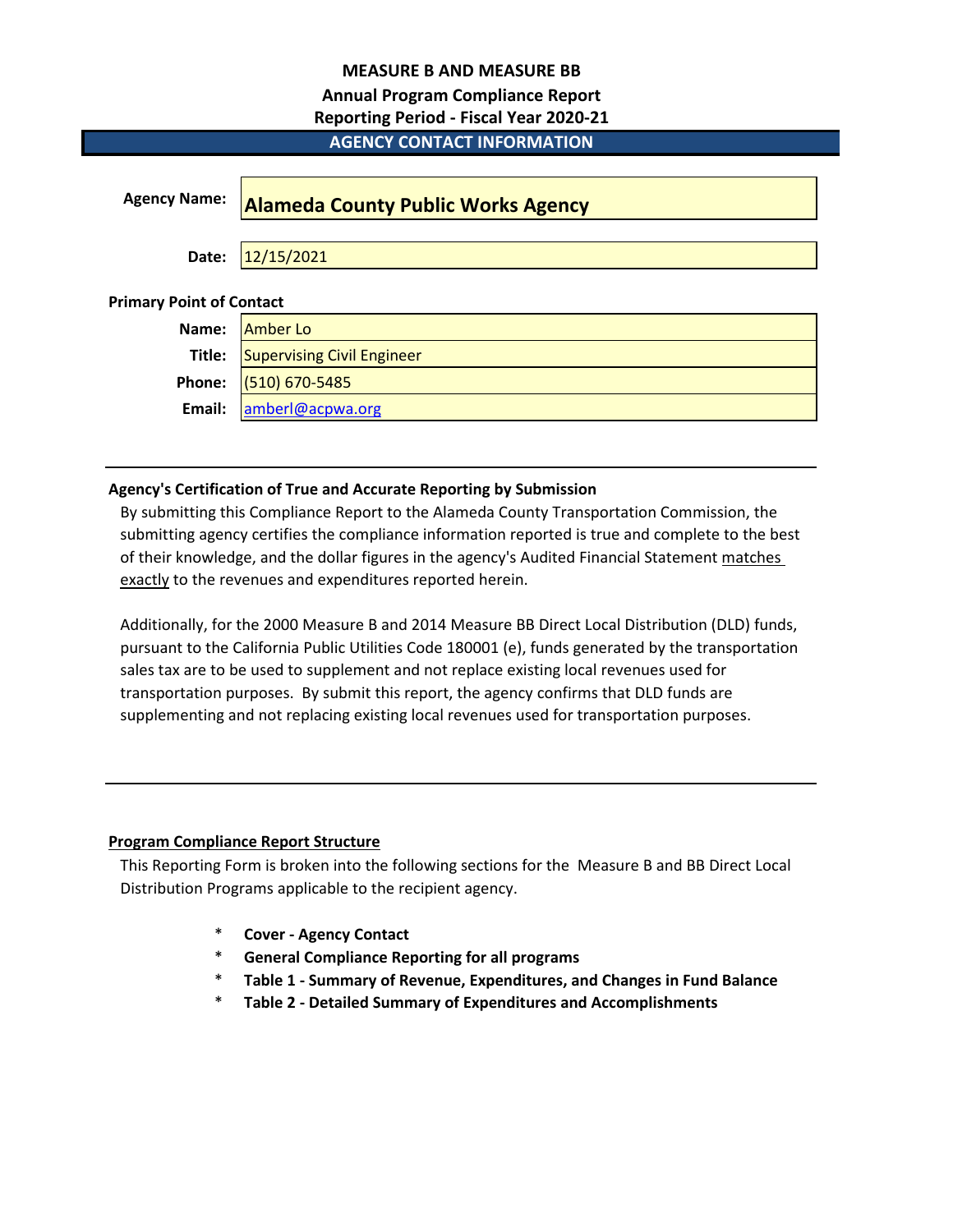#### **MEASURE B AND MEASURE BB**

**Annual Program Compliance Report**

# **TABLE 1: SUMMARY OF REVENUE, EXPENDITURES, AND CHANGES IN FUND BALANCE**

*DIRECTIONS: Complete the sections below based on the Measure B and BB Audited Financial Statements, for the applicable DLD programs for your agency. Values must match financial statements and total reported expenditures on Table 2.* 

## **A. 2000 MEASURE B Direct Local Distribution Programs**



# **B. 2014 MEASURE BB Direct Local Distribution Programs**

|                                                      | Bicycle /<br>Pedestrian     | <b>Local Streets</b><br>and Roads          | <b>Mass Transit</b>              | Paratransit                                                      | Total                     |
|------------------------------------------------------|-----------------------------|--------------------------------------------|----------------------------------|------------------------------------------------------------------|---------------------------|
| <b>Beginning of Year Fund Balance</b>                | 185,864<br>\$               | \$<br>489,445                              | \$<br>٠                          | \$<br>$\overline{\phantom{0}}$                                   | 675,309<br>\$             |
| Revenue<br><b>Interest</b>                           | 432,452<br>Ś<br>\$<br>2,065 | $\frac{1}{2}$<br>2,734,945<br>\$<br>13,022 | \$<br>٠<br>\$<br>٠               | \$<br>$\overline{\phantom{a}}$<br>\$<br>$\overline{\phantom{a}}$ | 3,167,397<br>15,087<br>\$ |
| <b>Expenditures</b><br>Expenditures Matches Table 2? | 579<br>\$.<br>TRUE          | 1,043,815<br>\$<br>TRUE                    | $\frac{1}{2}$<br>$\sim$<br>#REF! | \$<br>$\overline{\phantom{a}}$<br><b>#REF!</b>                   | 1,044,394<br>\$           |
| <b>End of Year Fund Balance</b>                      | 619,802<br>-S               | \$<br>2,193,597                            | \$<br>$\overline{\phantom{a}}$   | \$<br>$\blacksquare$                                             | 2,813,399<br>\$           |
| <b>Notes</b>                                         |                             |                                            |                                  |                                                                  |                           |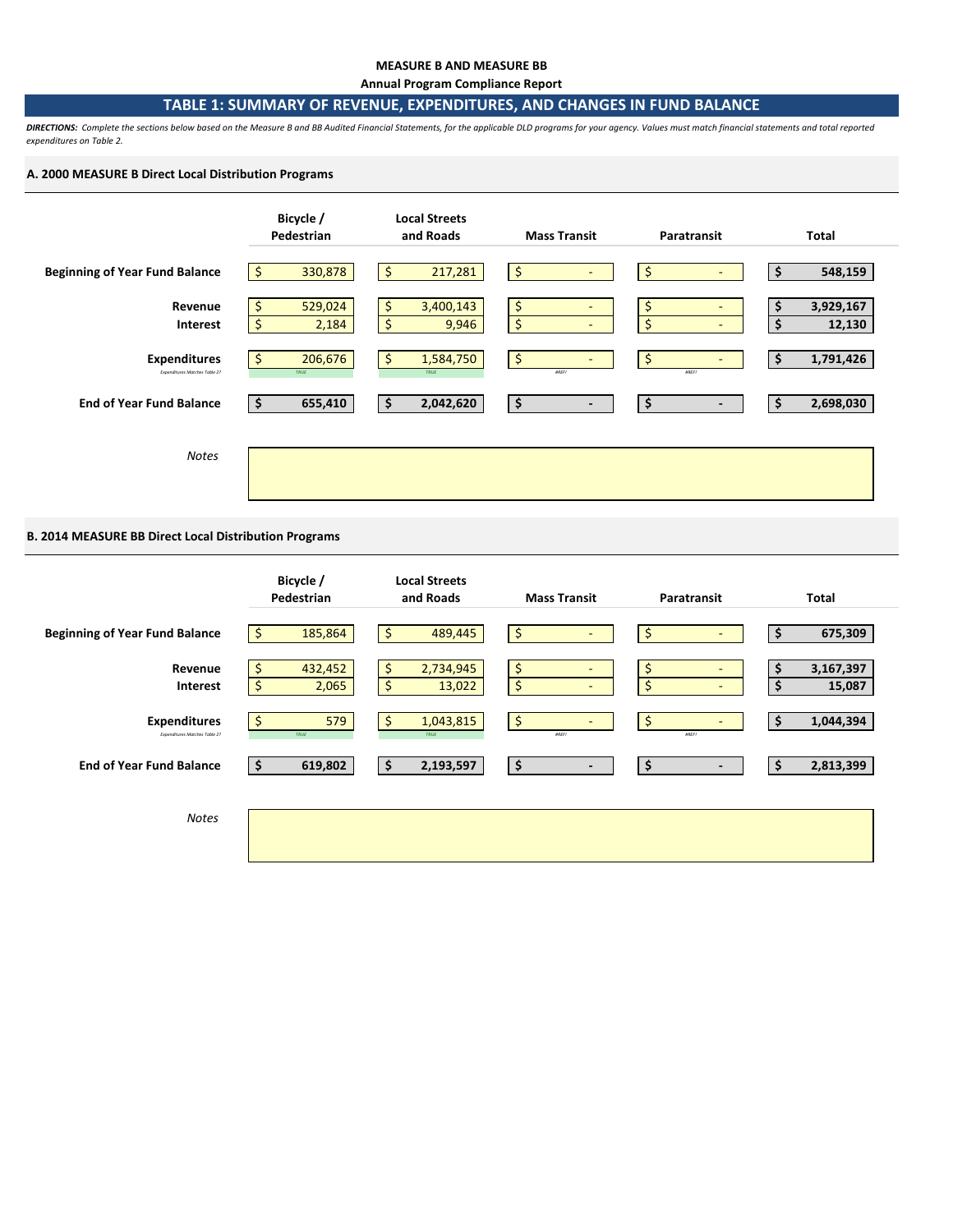**Reporting Period - Fiscal Year 2020-21**

# **GENERAL COMPLIANCE REPORTING**

**1. Adoption Year Indicate the adoption year of the most current Bicycle/Pedestrian Master Plans, as applicable.** 

| <b>Bicycle Master Plan</b> |      |
|----------------------------|------|
| Pedestrian Master Plan     |      |
| Bike/Ped Master Plan       | 2019 |

**If the plans are over five-years past the last adoption year, specify when your agency's will perform its next update.**  *Indicate N/A, if not applicable.* 

**2a. How much of the program fund balance is encumbered into active contracts/projects?** 

*Encumbered value should be less than or equal to the available balance.* 

N/A

|                  |           | \$ Encumbered |
|------------------|-----------|---------------|
| MB Balance \$    | 655,410   | 103,550       |
| MBB Balance   \$ | 619,802   |               |
| Total \$         | 1,275,212 | 103,550       |

## **2b. Why is there a fund balance?** *Indicate N/A, if not applicable.*

Funds are planned to be spent on projects that are under construction.

**2c. Specify any large planned uses of fund balances within this program and their status i.e. planned or underway.**

| <b>Project Title</b>           | <b>Brief Project Description</b>        | <b>DLD Amount</b> | <b>Project Status</b> |
|--------------------------------|-----------------------------------------|-------------------|-----------------------|
| <b>Pedestrian Ramp Project</b> | Annual pavement rehabilitation projects | 100,000 Planned   |                       |
| <b>Arroyo Road Bridge</b>      | <b>Bridge replacement</b>               |                   | 58,000 Planned        |
| <b>Royal Avenue</b>            | Sidewalk improvement                    | 405,000 Planned   |                       |

**3. Confirm all expenditures were governing body approved (Yes/No).**

**Measure B Measure BB**

Yes

**4. Confirm the completion of the publicity requirements in the table below (Yes/No).**

**Copy of article, website, signage** 

**attached?**

**If applicable, briefly explain why the publicity requirement wasn't completed.** 

|                | ivieasure <del>b</del> | ivieasure bb | allacheur | requirement wasn't completed.   |
|----------------|------------------------|--------------|-----------|---------------------------------|
| <b>Article</b> | <b>No</b>              | <b>No</b>    |           | No newspaper articles available |
| Website        | <b>No</b>              | <b>No</b>    |           | <b>Future</b>                   |
| <b>Signage</b> | Yes                    | <b>No</b>    |           | <b>Future</b>                   |
|                |                        |              |           |                                 |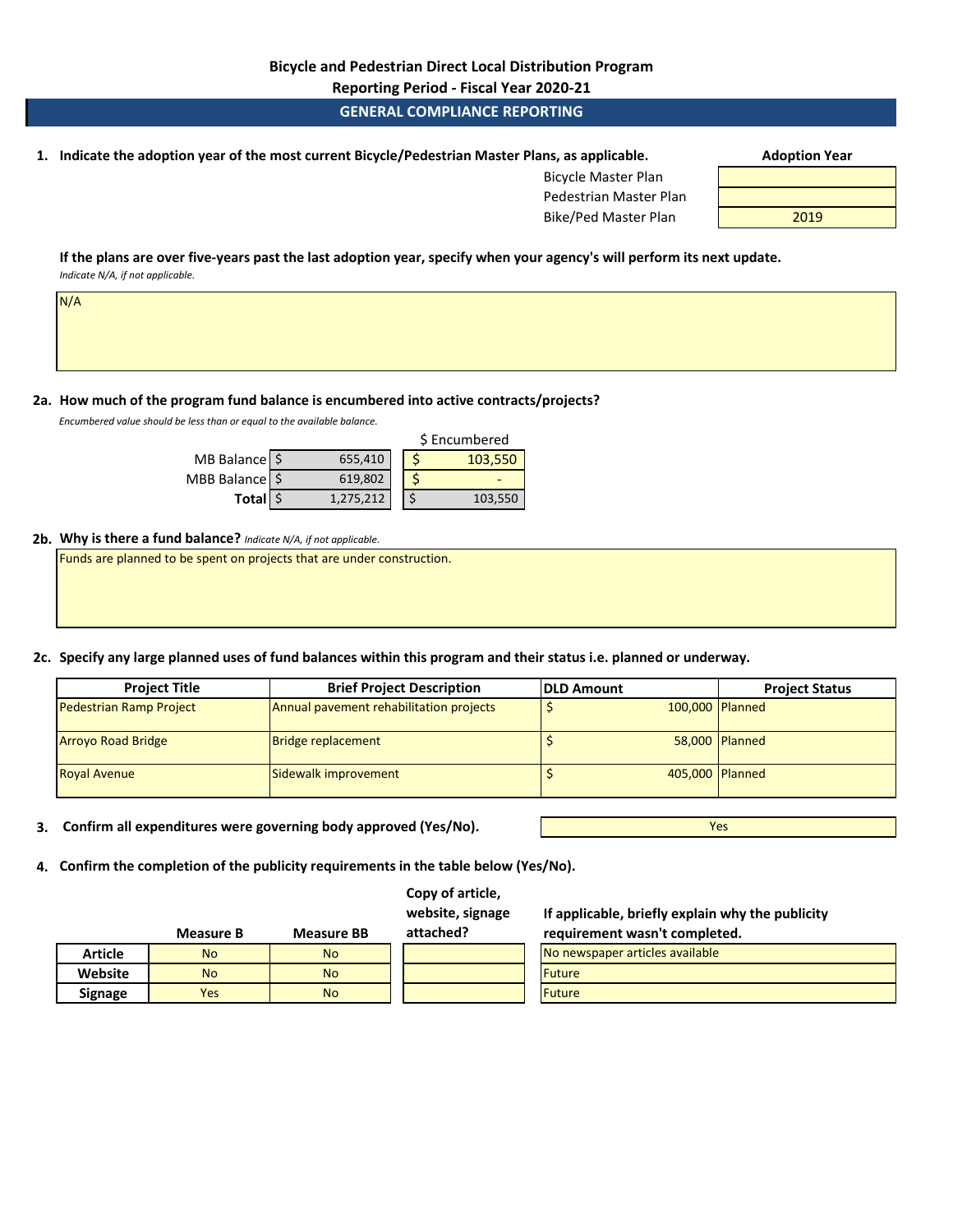#### **Bicycle and Pedestrian Direct Local Distribution Program Reporting Period - Fiscal Year 2020-21**

|              | TABLE 2: DETAILED SUMMARY OF EXPENDITURES AND ACCOMPLISHMENTS                                                                                                                                                                  |                                                            |                                            |                                                                                               |                                                                                                                                                                         |                                                               |                                                                                                        |                  |                                                                                            |                                              |              |  |             |
|--------------|--------------------------------------------------------------------------------------------------------------------------------------------------------------------------------------------------------------------------------|------------------------------------------------------------|--------------------------------------------|-----------------------------------------------------------------------------------------------|-------------------------------------------------------------------------------------------------------------------------------------------------------------------------|---------------------------------------------------------------|--------------------------------------------------------------------------------------------------------|------------------|--------------------------------------------------------------------------------------------|----------------------------------------------|--------------|--|-------------|
|              | Provide a detailed summary of Measure B and BB Expenditures for the reporting fiscal year. Performance reporting/quantity complete and other fund expenditures should be consistent with reporting data sent to other agencies |                                                            |                                            |                                                                                               |                                                                                                                                                                         |                                                               |                                                                                                        |                  |                                                                                            |                                              |              |  |             |
|              |                                                                                                                                                                                                                                |                                                            |                                            | - Expenditure total must correspond to your Audited Financial Statements, and Table 1 values. |                                                                                                                                                                         |                                                               |                                                                                                        |                  |                                                                                            |                                              |              |  |             |
|              | Project<br>Category<br>(Drop-down<br>Menu)                                                                                                                                                                                     | Project<br>Phase<br>(Drop-down Menu)                       | Project<br><b>Type</b><br>(Drop-down Menu) | <b>Primarily Capital or</b><br>Administrative<br>Expenditure?                                 | <b>Units for</b><br>Quantity<br>Quantity<br><b>Completed in</b><br>(Drop-down<br><b>Project Name</b><br><b>Project Description/Benefits</b><br>FY 20-21<br><b>Menul</b> |                                                               | Additional description on units or<br>expanded detail on expenditures,<br>performance, accomplishments | <b>Measure B</b> | <b>DLD Expenditures</b>                                                                    | <b>Measure BB</b><br><b>DLD Expenditures</b> |              |  |             |
|              | Bike/Ped                                                                                                                                                                                                                       | Other                                                      | Other                                      | Administrative                                                                                | <b>Audit Fees</b>                                                                                                                                                       | <b>Audit Fees</b>                                             |                                                                                                        | Other            | Audit of fund expenditures                                                                 |                                              | 711          |  | 579         |
|              | Pedestrian Construction                                                                                                                                                                                                        |                                                            | Sidewalks and Ramps                        | Capital                                                                                       | R-32130 Pedestrian Ramp Project                                                                                                                                         | Construct ADA pedestrian ramp to<br>improve pedestrian access | 10102                                                                                                  | Square Feet      | Safety Improvements                                                                        |                                              | $201,450$ \$ |  | $\sim$      |
| $\mathbf{R}$ | Pedestrian                                                                                                                                                                                                                     | Maintenance                                                | Sidewalks and Ramps                        | Capital                                                                                       | R-60023 Castro Valley Maintenance                                                                                                                                       | Sidewalk repair                                               |                                                                                                        | Other            | Repair damaged sidewalk at various<br>locations to improve pedestrian<br>access and safety |                                              | $4,515$ \$   |  |             |
|              |                                                                                                                                                                                                                                | <b>Total Percentage of Capital vs Administrative Costs</b> |                                            | 99%                                                                                           |                                                                                                                                                                         |                                                               |                                                                                                        |                  | <b>TOTAL</b>                                                                               |                                              | $206,676$ \$ |  | 579         |
|              |                                                                                                                                                                                                                                |                                                            | a. Total Capital                           | 205,965                                                                                       |                                                                                                                                                                         |                                                               |                                                                                                        |                  | Match to Table 1?                                                                          |                                              | <b>TRUE</b>  |  | <b>TRUE</b> |
|              | 1,290<br>b. Total Administrative                                                                                                                                                                                               |                                                            |                                            |                                                                                               |                                                                                                                                                                         |                                                               |                                                                                                        |                  |                                                                                            |                                              |              |  |             |

Is the total percentage of Capital vs Program Administration (outreach, staffing, administrative support) Costs GREATER THAN 50%? If not,<br>explain how capital investments will increase in the future.

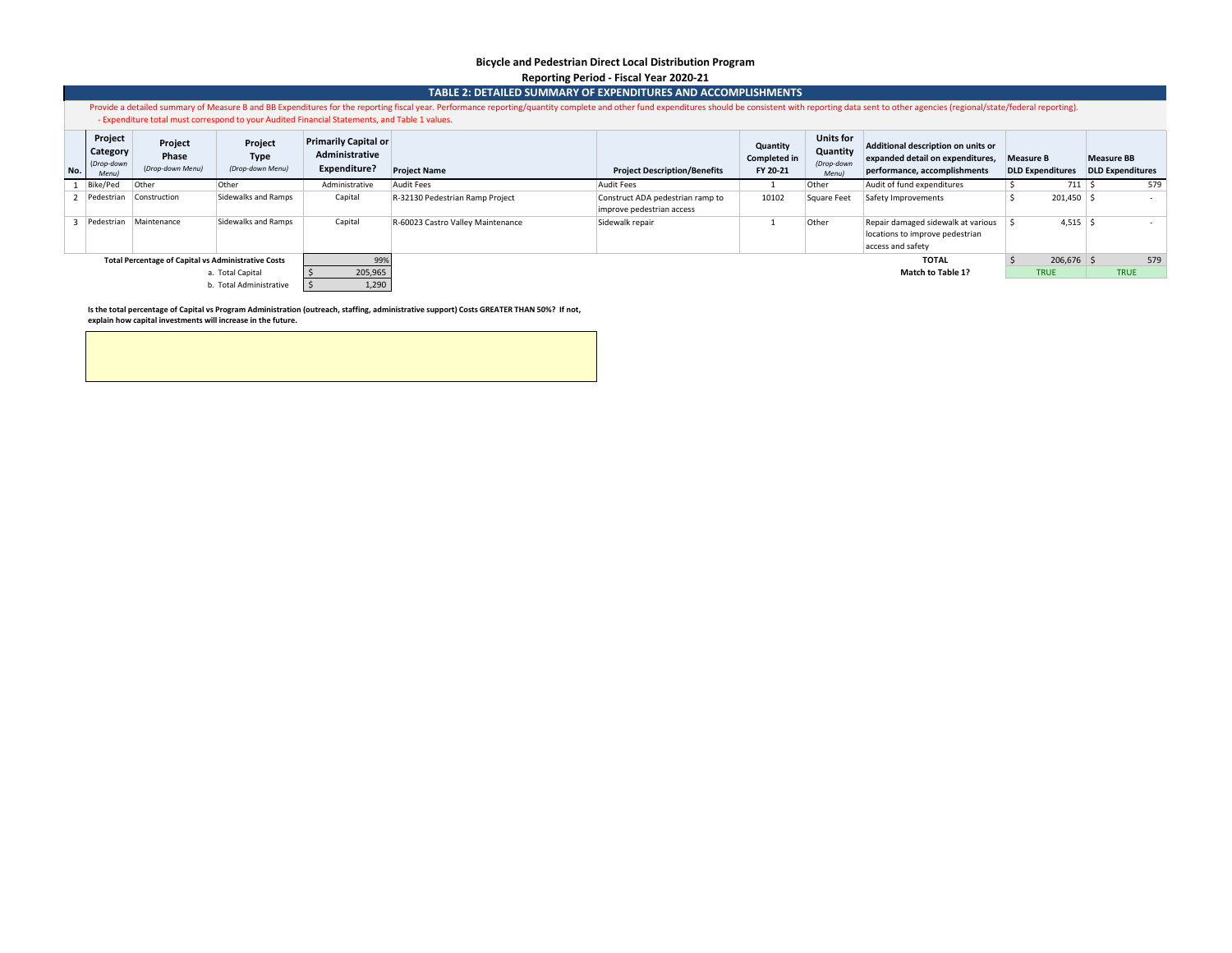**Reporting Period - Fiscal Year 2020-21**

**GENERAL COMPLIANCE REPORTING**

# **1. PCI =** 71 **What is agency's current Pavement Condition Index (PCI)?**

Use PCI from the most recent MTC's VitalSigns linked here: [http://www.vitalsig](http://www.vitalsigns.mtc.ca.gov/street-pavement-condition)ns.mtc.ca.gov/street-pavement-condition

#### **If your PCI falls below a score of 60 (fair condition), specify what actions are being implemented to increase the PCI.**  *Indicate N/A, if not applicable.*

N/A

# **2a. How much of the program fund balance is encumbered into active contracts/projects?**

*Encumbered value should be less than or equal to the available balance.* 

|                  |           | \$ Encumbered |           |  |  |
|------------------|-----------|---------------|-----------|--|--|
| MB Balance \$    | 2,042,620 |               | 413,876   |  |  |
| MBB Balance   \$ | 2,193,597 |               | 2,066,387 |  |  |
| Total \$         | 4,236,217 |               | 2,480,263 |  |  |

## **2b. Why is there a fund balance?** *Indicate N/A, if not applicable.*

Funds are planned to be spent on projects that are under construction.

**2c. Specify any large planned uses of fund balances within this program and their status i.e. planned or underway.**

| <b>Project Title</b>                                         | <b>Brief Project Description</b>        | <b>IDLD Amount</b> | <b>Project Status</b> |
|--------------------------------------------------------------|-----------------------------------------|--------------------|-----------------------|
| <b>Pavement Management Program</b>                           | Annual pavement rehabilitation projects |                    | 400,000 Underway      |
| <b>Royal Avenue</b>                                          | Sidewalk improvement                    | 375,000 Planned    |                       |
| <b>Hesperian Blvd Corridor</b><br><b>Improvement Project</b> | Streetscape and safety improvement      | 2,000,000 Underway |                       |

**3. Confirm all expenditures were governing body approved (Yes/No).**

**4. Confirm the completion of the publicity requirements in the table below (Yes/No).**

| Copy of article, |
|------------------|
| website, signage |

**If applicable, briefly explain why the publicity** 

Yes

|                | <b>Measure B</b> | <b>Measure BB</b> | attached? | requirement wasn't completed. |
|----------------|------------------|-------------------|-----------|-------------------------------|
| <b>Article</b> | <b>Yes</b>       | Yes               |           |                               |
| Website        | <b>Yes</b>       | <b>Yes</b>        |           |                               |
| <b>Signage</b> | Yes              | Yes               |           |                               |